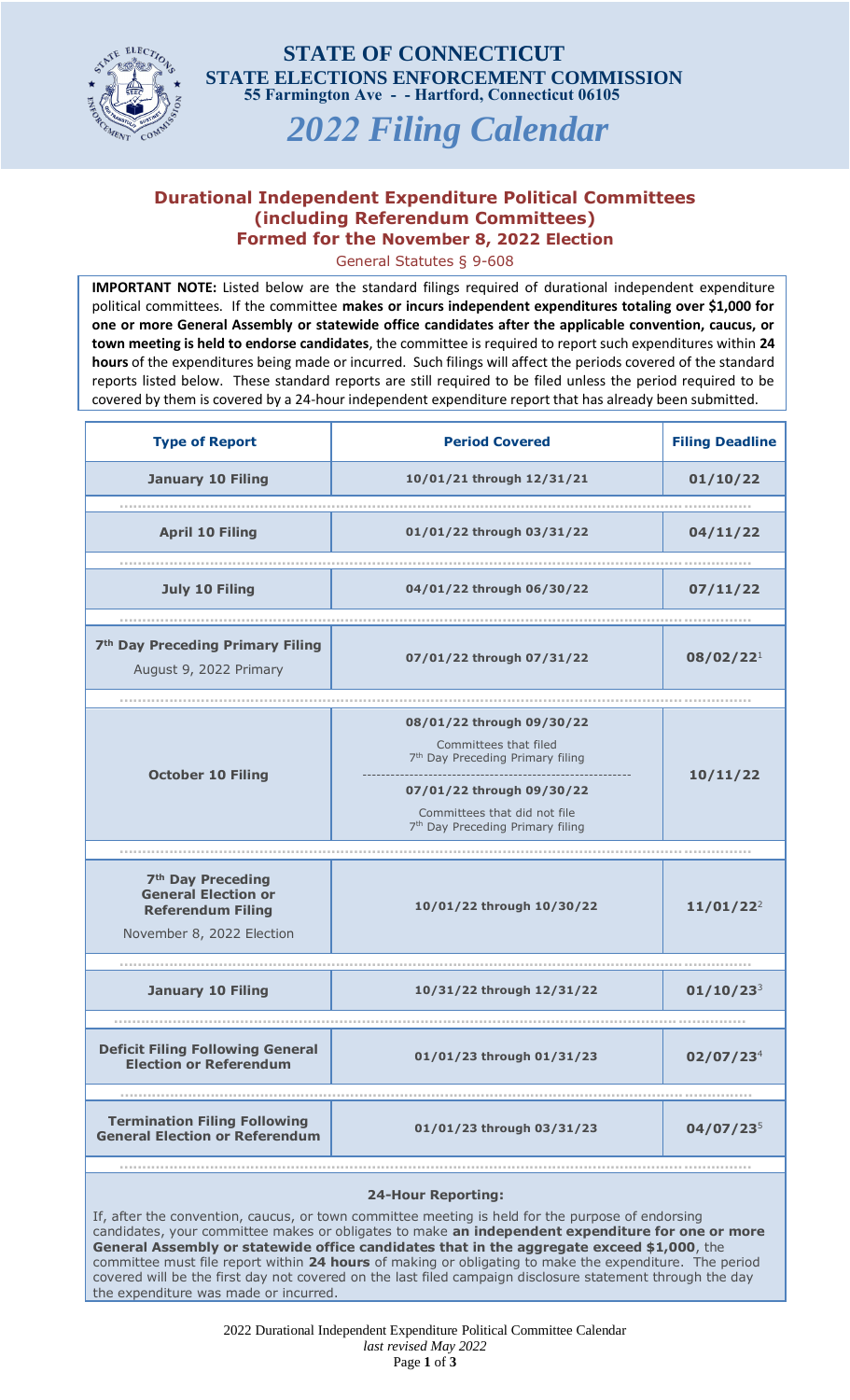## **Other Filings:**

In addition, if your committee receives a contribution or makes an expenditure in connection with a local primary or election or a local or regional referendum/ballot question, you are required to file a financial statement on the 7th day preceding the primary, election, or referendum/ballot question. The period covered will be the first day not covered on the last filed campaign finance disclosure statement through the 9th day preceding the referendum, primary or election.

**How to File: Effective July 1, 2017, all political committees registered with the Commission must file electronically by eCRIS unless (1) they have not raised or spent \$1,000 or more during the current calendar year and have not raised or spent \$1,000 or more in the preceding regular election cycle; or (2) they can demonstrate good cause for not being able to comply with the requirement, as determined by the Commission.** Committees seeking to apply for a written waiver from the electronic filing requirement should contact Commission staff. Committees registered at the local level must file by paper.

**Which Form to File**: Committees may use the "Short Form Campaign Finance Disclosure Statement" (SEEC Form 21) when they have not received funds or made or incurred expenditures in excess of \$1,000 from their inception through the close of the reporting period covered by the statement and have not previously filed an "Itemized Campaign Finance Disclosure Statement" (SEEC Form 40).

Committees should keep in mind that if they opt to file SEEC Form 21's, they will still be required to report *all* activity since inception if and when they receive contributions or make or incur expenditures exceeding the \$1,000 threshold. Reaching the threshold triggers the requirement to file an itemized statement (a "long form" SEEC Form 40). In the case of eCRIS users filing their first long form after having filed one or more SEEC Form 21's, the committee will be required to: (1) amend the SEEC Form 21 covering the period in which the first financial activity of the committee occurred by amending the SEEC Form 21 to change it to a SEEC Form 40 and reporting that financial activity; (2) amend all subsequent SEEC Form 21's submitted after that initial SEEC Form 21 to change them to SEEC Form 40's and report any activity in those periods and also correct the summary totals, regardless of whether activity occurred in that particular period; and (3) after this "look back" reporting has been completed in eCRIS, submit the itemized statement (SEEC Form 40), covering the period laid out in the above calendar. If the committee is not filing by eCRIS, then its first filed itemized statement (SEEC Form 40), if applicable, must cover a period that begins with the committee's date of inception as the start date.

**Type of Report**: The "Type of Report" corresponds to the financial disclosure reports required by General Statutes § 9-608 (a). On eCRIS, all of the filings listed on this calendar are available on the standard reports dropdown menu. If a committee wishes to terminate prior to when the standard termination report is due, it may do so by selecting a termination report in the nonstandard reports dropdown menu where it will be able to set the appropriate dates.

**Period Covered**: The "Period Covered" means the dates for which the committee must report all of its financial activity. The period covered must include the financial activity of the committee beginning the first day not included on the last filed financial disclosure statement and must be complete through 11:59 p.m. of the date of the last day covered. For example, the April 10 filing covers all activity starting at 12:00 a.m. on January 1 and ending at 11:59 p.m. on March 31. If the committee came into existence after the beginning of the period covered by the statement, then the period covered must begin on the date the committee first received funds, the date the committee first made or incurred expenditures, or the date the committee registered (whichever is earliest).

**Filing Deadline**: The "Filing Deadline" is the last date on which the committee treasurer may submit his or her disclosure filing. In addition, the disclosure filing *may not be submitted or received* on or before the last day in the period covered. For example, the April 10 filing may not be submitted or received by the filing repository on March 31 or earlier, since it must cover the period ending on March 31. The earliest this report may be submitted or received is April 1. Statements not timely filed will be subject to a mandatory \$100 late fee.

**Where and When to File**: Statements are to be filed with the repository with which the committee is registered. If the committee's filing repository is the State Elections Enforcement Commission, then statements are considered timely filed if they are filed electronically via eCRIS before midnight on or before the filing deadline date or, for those permitted to file by paper, if they are *received* by the Commission's offices after the filing period has begun and by 5:00 p.m. on the filing deadline date if delivered by the United States Postal Service, courier service, parcel service or hand delivery. *Committees seeking confirmation of receipt should check their committee's filing status on eCRIS's [Document/Filing](Sec.%209-7b.%20(Formerly%20Sec.%209-368b).%20State%20Elections%20Enforcement%20Commission) Search.*

If the committee's filing repository is the town clerk, then statements are considered timely filed if they are either postmarked by the United States Postal Service before midnight on or before the required filing deadline date or delivered by hand to the town clerk by the close of business on or before the required filing deadline date. Some town clerk's offices may not have office hours or may have shortened office hours on